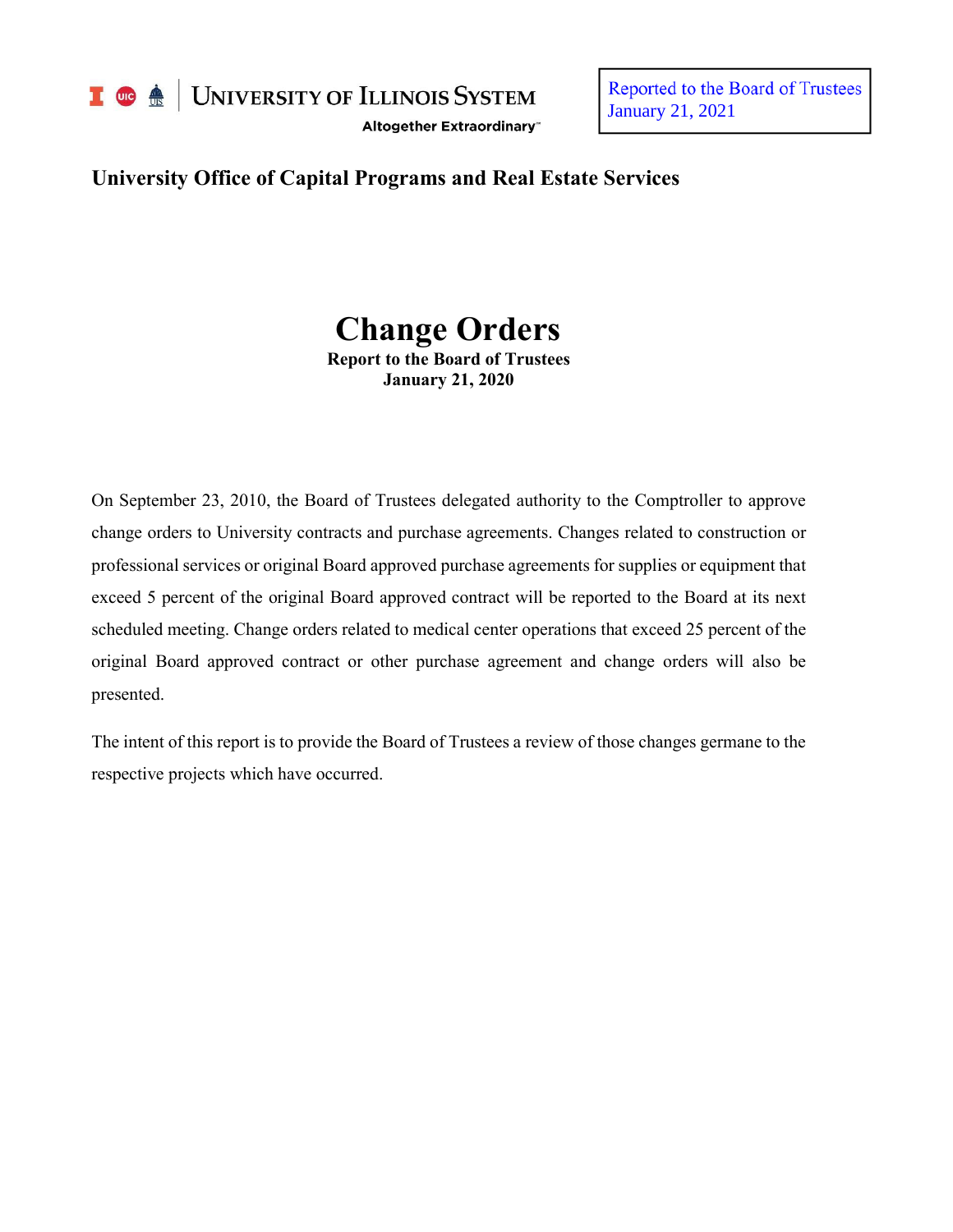#### **Date Prepared 11/17/2020**

## **Campus UIUC**

#### **CONSTRUCTION**

| Project<br><b>Number</b> | <b>Project Title</b>                                                                   | <b>Award Date</b> | <b>Vendor Name</b>                                 | <b>Award</b><br><b>Original Amt</b> | <b>Previously</b><br><b>Approved</b><br><b>Change Order</b><br><b>Amount</b> | <b>Current</b><br><b>Approved</b><br><b>Change Order</b> | <b>Current Award</b><br>Amt | Percent<br>Change |
|--------------------------|----------------------------------------------------------------------------------------|-------------------|----------------------------------------------------|-------------------------------------|------------------------------------------------------------------------------|----------------------------------------------------------|-----------------------------|-------------------|
| U15043                   | FREER HALL - POOL INFILL<br><b>RENOVATION</b>                                          | 6/28/17           | Oberlander Electric Co                             | 2,020,675.00                        | 526,971.54                                                                   | 4,296.72                                                 | 2,551,943.26                | 26.29 %           |
| U12262                   | MECHANICAL ENGINEERING BUILDING<br>RENOVATION AND ADDITION                             | 4/19/19           | Otto Baum Company<br>Incorporated                  | 2,495,225.00                        | 448,744.96                                                                   | 31,619.39                                                | 2,975,589.35                | 19.25 %           |
| U15043                   | FREER HALL - POOL INFILL<br><b>RENOVATION</b>                                          | 7/7/17            | Path Construction Company Inc                      | 10,153,500.00                       | 1,480,308.63                                                                 | 4.131.52                                                 | 11,637,940.15               | 14.62 %           |
| U12054                   | ILLINOIS STREET RESIDENCE DINING<br>FACILITY RENOVATION & ADDITION                     | 3/28/18           | A&R Services Incorporated                          | 3.050.000.00                        | 426,918.17                                                                   |                                                          | 3.476.918.17                | 14.00 %           |
| U12054                   | ILLINOIS STREET RESIDENCE DINING<br><b>FACILITY RENOVATION &amp; ADDITION</b>          | 6/11/18           | <b>JAMERSON &amp; BAUWENS</b><br><b>ELECTRICAL</b> | 5,078,146.00                        | 574,763.00                                                                   | 7,158.23                                                 | 5,660,067.23                | 11.46 %           |
| U12054                   | ILLINOIS STREET RESIDENCE DINING<br>FACILITY RENOVATION & ADDITION                     | 6/13/18           | A & R MECHANICAL<br>CONTRACTORS I                  | 2,690,000.00                        | 241,416.63                                                                   |                                                          | 2,931,416.63                | 8.97%             |
| U12054                   | ILLINOIS STREET RESIDENCE DINING<br>FACILITY RENOVATION & ADDITION                     | 6/14/18           | Davis-Houk Mechanical Inc                          | 3,074,000.00                        | 242,655.24                                                                   |                                                          | 3,316,655.24                | 7.89%             |
| U12262                   | MECHANICAL ENGINEERING BUILDING<br><b>RENOVATION AND ADDITION</b>                      | 4/19/19           | <b>WILLIAMS BROTHERS</b><br><b>CONSTRUCTION</b>    | 7,709,000.00                        | 778,474.82                                                                   | $-180,559.17$                                            | 8,306,915.65                | 7.76%             |
| U15037                   | TALBOT LABORATORY - EDUCATIONAL<br>LABORATORY UPGRADE & EXPANSION                      | 1/16/19           | <b>Grunloh Construction Inc</b>                    | 3,730,000.00                        | 254,782.03                                                                   | 24,000.91                                                | 4,008,782.94                | 7.47%             |
| U12054                   | ILLINOIS STREET RESIDENCE DINING<br>FACILITY RENOVATION & ADDITION                     | 6/14/18           | Poettker Construction Company                      | 11,369,000.00                       | 747,375.11                                                                   |                                                          | 12,116,375.11               | 6.57%             |
| U18041                   | ILLINOIS STREET RESIDENCE -<br>TOWNSEND AND WARDALL HALLS<br><b>RENOVATION</b>         | 1/22/20           | Oberlander Electric Co                             | 3,201,000.00                        | 25,728.26                                                                    | 176,353.60                                               | 3,403,081.86                | 6.31%             |
| U12054                   | ILLINOIS STREET RESIDENCE DINING<br>FACILITY RENOVATION & ADDITION                     | 3/26/18           | Grunloh Construction Inc                           | 5,809,000.00                        | 329,182.64                                                                   |                                                          | 6,138,182.64                | 5.67%             |
| U17077                   | MEDICAL SCIENCES BUILDING - CARLE<br>ILLINOIS COLLEGE OF MEDICINE<br><b>RENOVATION</b> | 12/5/18           | Felmley-Dickerson Company                          | 6,185,700.00                        | 306,898.95                                                                   | 34,822.47                                                | 6,527,421.42                | 5.52%             |
| U15029                   | CIVIL ENGINEERING HYDROSYSTEMS<br>LABORATORY - RENOVATION AND<br><b>EXPANSION</b>      | 9/20/18           | RATHJE ENTERPRISES INC/<br><b>BODINE</b>           | 3,646,441.00                        | 192,750.75                                                                   | 5,158.22                                                 | 3,844,349.97                | 5.43%             |
| U12054                   | ILLINOIS STREET RESIDENCE DINING<br>FACILITY RENOVATION & ADDITION                     | 3/29/18           | Poettker Construction Company                      | 3,628,000.00                        | 182, 138.34                                                                  |                                                          | 3,810,138.34                | 5.02%             |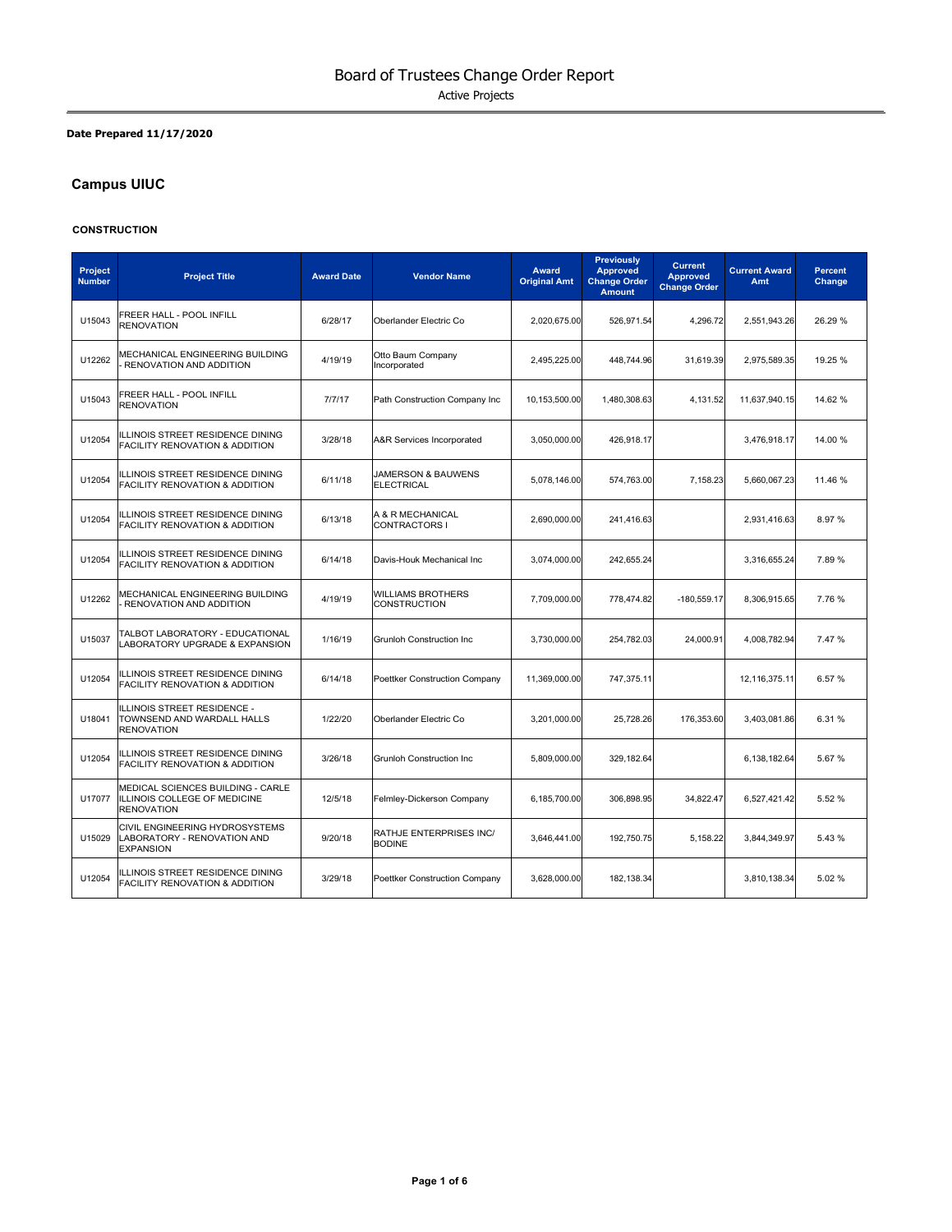## **Campus UIUC**

#### **PROFESSIONAL SERVICES**

| Project<br><b>Number</b> | <b>Project Title</b>                                                                                 | <b>Award Date</b> | <b>Vendor Name</b>                                  | <b>Award</b><br><b>Original Amt</b> | <b>Previously</b><br><b>Approved</b><br><b>Change Order</b><br><b>Amount</b> | <b>Current</b><br><b>Approved</b><br><b>Change Order</b> | <b>Current Award</b><br>Amt | <b>Percent</b><br>Change |
|--------------------------|------------------------------------------------------------------------------------------------------|-------------------|-----------------------------------------------------|-------------------------------------|------------------------------------------------------------------------------|----------------------------------------------------------|-----------------------------|--------------------------|
| U20050                   | ALTGELD HALL RENOVATION AND<br>ILLINI HALL REPLACEMENT -<br>PROFESSIONAL SERVICES-UIUC/F<br>CDB/M    | 1/22/20           | GILBANE INC/GILBANE<br><b>BUILDING C</b>            | 137.050.00                          | 14,259,529.00                                                                |                                                          | 14.396.579.00               | 10404.62 %               |
| U12054                   | ILLINOIS STREET RESIDENCE DINING<br>FACILITY RENOVATION & ADDITION                                   | 8/22/12           | Booth Hansen, Ltd.                                  | 298,250.00                          | 4,611,467.48                                                                 |                                                          | 4,909,717.48                | 1546.18%                 |
| U12262                   | MECHANICAL ENGINEERING BUILDING<br>RENOVATION AND ADDITION                                           | 9/18/13           | HARLEY ELLIS DEVEREAUX<br><b>CORPORA</b>            | 353,540.00                          | 2,647,155.00                                                                 |                                                          | 3,000,695.00                | 748.76%                  |
| U16113                   | PARKING - CENTRAL CAMPUS<br>PARKING STRUCTURE(S)                                                     | 2/15/17           | <b>WALKER PARKING</b><br><b>CONSULTANTS/ENG</b>     | 217,680.00                          | 1,237,020.00                                                                 |                                                          | 1,454,700.00                | 568.27 %                 |
| U16015                   | <b>DESIGN CENTER</b>                                                                                 | 9/23/15           | Bohlin Cywinski Jackson                             | 728,530.00                          | 4,119,771.70                                                                 |                                                          | 4,848,301.70                | 565.49 %                 |
| U15029                   | CIVIL ENGINEERING HYDROSYSTEMS<br>LABORATORY - RENOVATION AND<br><b>EXPANSION</b>                    | 6/4/15            | <b>REIFSTECK REID &amp;</b><br><b>COMPANY ARCHI</b> | 1,320,892.00                        | 1,139,786.00                                                                 |                                                          | 2.460.678.00                | 86.29 %                  |
| U19046                   | DIA - BASEBALL & SOFTBALL TRAINING<br><b>CENTERS</b>                                                 | 9/4/19            | <b>REIFSTECK REID &amp;</b><br><b>COMPANY ARCHI</b> | 718,405.00                          | 550,168.00                                                                   |                                                          | 1,268,573.00                | 76.58 %                  |
| U19101                   | ALTGELD HALL RENOVATION AND<br>ILLINI HALL REPLACEMENT -<br>PROFESSIONAL SERVICES - UIUC/F<br>UIUC/M | 4/26/19           | Cannon Design Incorporated                          | 1,724,017.00                        | 886,611.00                                                                   |                                                          | 2,610,628.00                | 51.43 %                  |
| U17041                   | VETERINARY TEACHING HOSPITAL -<br>SMALL ANIMAL SURGERY<br><b>RENOVATION &amp; EXPANSION</b>          | 10/11/17          | Tilton Kelly & Bell LLC                             | 886,302.00                          | 261,058.00                                                                   |                                                          | 1,147,360.00                | 29.45 %                  |
| U12054                   | ILLINOIS STREET RESIDENCE DINING<br>FACILITY RENOVATION & ADDITION                                   | 3/9/17            | <b>Turner Construction Company</b>                  | 3,473,914.00                        | 999,847.00                                                                   |                                                          | 4,473,761.00                | 28.78%                   |
| U15043                   | FREER HALL - POOL INFILL<br><b>RENOVATION</b>                                                        | 5/18/15           | <b>LCM Architects LLC</b>                           | 1,331,055.00                        | 364,657.00                                                                   |                                                          | 1,695,712.00                | 27.40 %                  |
| U12262                   | MECHANICAL ENGINEERING BUILDING<br>RENOVATION AND ADDITION                                           | 2/14/17           | GILBANE INC/GILBANE<br><b>BUILDING C</b>            | 2,038,852.00                        | 255,289.00                                                                   |                                                          | 2,294,141.00                | 12.52 %                  |
| U16015                   | <b>DESIGN CENTER</b>                                                                                 | 4/5/16            | Clayco Inc                                          | 2,730,583.00                        | 291,040.00                                                                   |                                                          | 3,021,623.00                | 10.66 %                  |
| U18038                   | DIA - SOCCER/TRACK COMPLEX                                                                           | 3/30/18           | Ratio Architects Inc                                | 993,557.00                          | 94,667.27                                                                    |                                                          | 1,088,224.27                | 9.53%                    |
| U18041                   | ILLINOIS STREET RESIDENCE -<br>TOWNSEND AND WARDALL HALLS<br><b>RENOVATION</b>                       | 6/11/18           | Cannon Design Incorporated                          | 3,872,965.00                        | 266.734.00                                                                   |                                                          | 4.139.699.00                | 6.89%                    |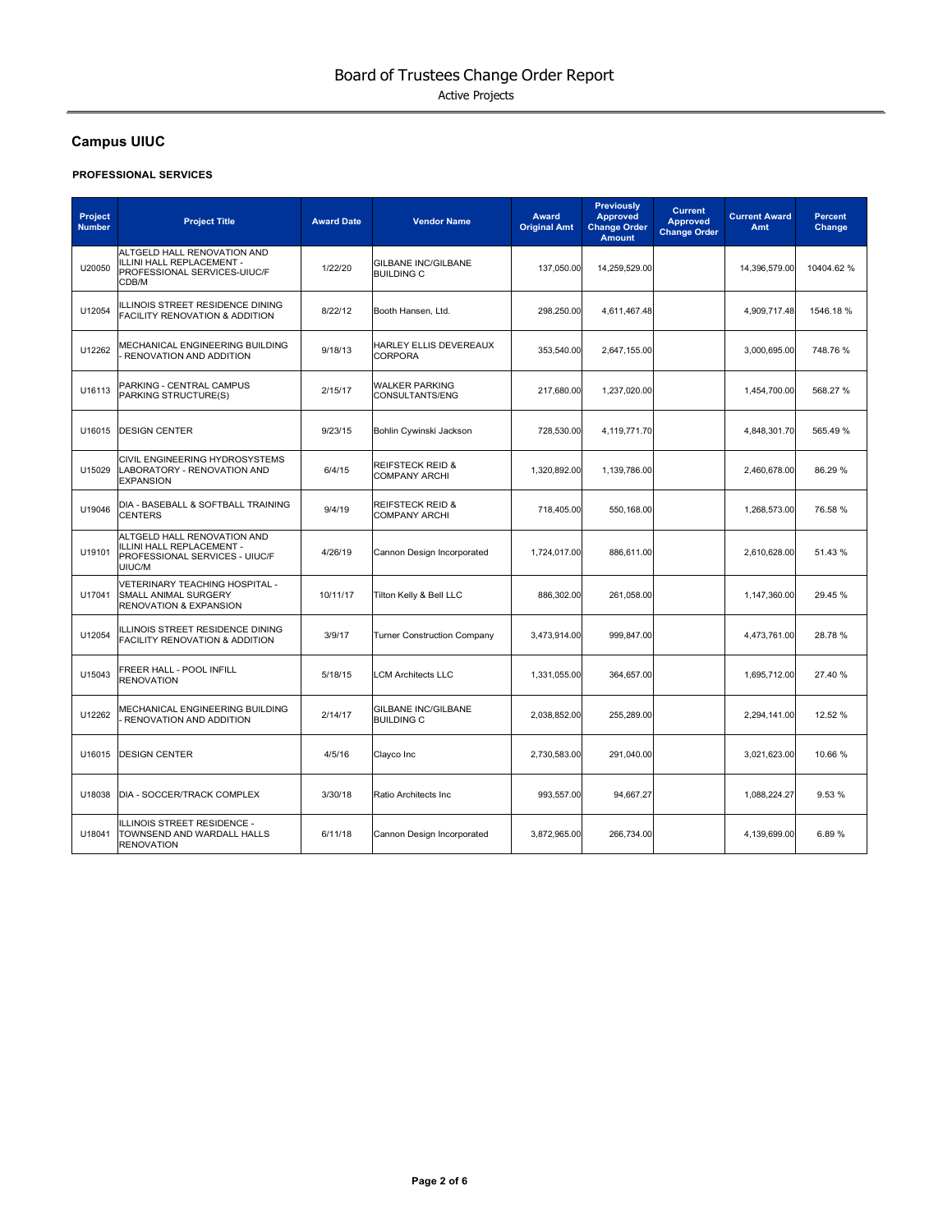Active Projects

## **Campus UIUC**

| <b>Award Number</b> | <b>Project Number Justification</b> |                       | <b>Amount</b> | Percentage |
|---------------------|-------------------------------------|-----------------------|---------------|------------|
| E0020034            | U15043                              | <b>Client Request</b> | 4,131.52      | 100.00%    |
| E0020034            |                                     | Sum:                  | 4,131.52      | 100.00%    |
| E0020039            | U15043                              |                       |               | 100.00%    |
|                     |                                     | <b>Client Request</b> | 4.296.72      |            |
| E0020039            |                                     | Sum:                  | 4.296.72      | 100.00%    |
| E0021244            | U15029                              | Unforseen Condit      | 5,158.22      | 100.00 %   |
| E0021244            |                                     | Sum:                  | 5,158.22      | 100.00%    |
| E0021406            | U12054                              |                       |               | 52.66 %    |
|                     |                                     | <b>Client Request</b> | 3,769.35      |            |
|                     | U12054                              | Code/Standards        | 1.056.25      | 14.76 %    |
|                     | U12054                              | <b>PSC Omission</b>   | 2,332.63      | 32.59 %    |
| E0021406            |                                     | Sum:                  | 7,158.23      | 100.00%    |
| E0021594            | U15037                              | Code/Standards        | 920.26        | 3.83%      |
|                     | U15037                              | PSC Omission          | 1,571.95      | 6.55%      |
|                     | U15037                              | Unforseen Condit      | 21,508.70     | 89.62%     |
| E0021594            |                                     | Sum:                  | 24,000.91     | 100.00%    |
|                     |                                     |                       |               |            |
| E0021682            | U17077                              | <b>Client Request</b> | 2.675.12      | 7.68%      |
|                     | U17077                              | Crisis Response       | 9,393.56      | 26.98 %    |
|                     | U17077                              | Delivery/Schedul      | 534.00        | 1.53%      |
|                     | U17077                              | Staff Changes/Sc      | 19,562.07     | 56.18%     |
|                     | U17077                              | Unforseen Condit      | 2,657.72      | 7.63%      |
| E0021682            |                                     | Sum:                  | 34,822.47     | 100.00%    |
| E0021760            | U12262                              | Delivery/Schedul      | $-182,822.17$ | 101.25 %   |
|                     | U12262                              | Unforseen Condit      | 2.263.00      | $-1.25%$   |
| E0021760            |                                     | Sum:                  | -180,559.17   | 100.00%    |
|                     |                                     |                       |               |            |
| E0021774            | U12262                              | PSC Error             | 4,597.13      | 14.54 %    |
|                     | U12262                              | Staff Changes/Sc      | 7.486.98      | 23.68 %    |
|                     | U12262                              | Unforseen Condit      | 19,535.28     | 61.78 %    |
| E0021774            |                                     | Sum:                  | 31,619.39     | 100.00%    |
| E0022576            | U18041                              | <b>CM Omission</b>    | 52,932.72     | 30.02 %    |
|                     | U18041                              | PSC Omission          | 100,655.90    | 57.08 %    |
|                     | U18041                              | Staff Changes/Sc      | 6,920.60      | 3.92%      |
|                     | U18041                              | Unforseen Condit      | 15,844.38     | 8.98%      |
| E0022576            |                                     | Sum:                  | 176,353.6     | 100.00%    |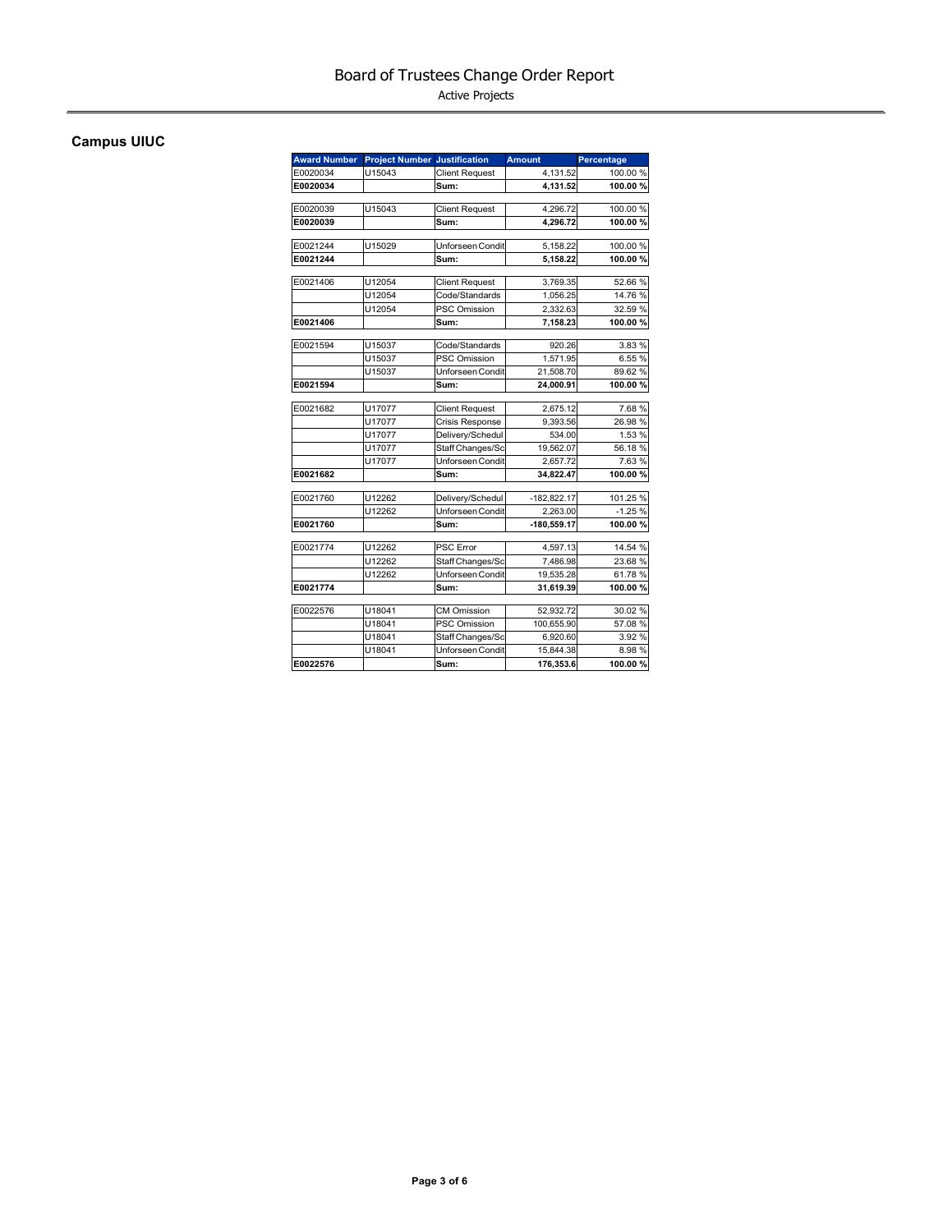## **Campus UIC**

#### **CONSTRUCTION**

| <b>Project</b><br><b>Number</b> | <b>Project Title</b>         | <b>Award Date</b> | <b>Vendor Name</b>                              | Award<br><b>Original Amt</b> | Previously<br><b>Approved</b><br><b>Change Order</b><br><b>Amount</b> | <b>Current</b><br><b>Approved</b><br><b>Change Order</b> | <b>Current Award</b><br>Amt | <b>Percent</b><br>Change |
|---------------------------------|------------------------------|-------------------|-------------------------------------------------|------------------------------|-----------------------------------------------------------------------|----------------------------------------------------------|-----------------------------|--------------------------|
| C15061                          | <b>RESEARCH LABORATORIES</b> | 12/4/18           | <b>CCC HOLDINGS</b><br><b>INCORPORATED/CHIC</b> | 3.870.000.00                 | 199.422.36                                                            | 5.279.08                                                 | 4.074.701.44                | 5.29 %                   |

#### **PROFESSIONAL SERVICES**

| Project<br><b>Number</b> | <b>Project Title</b>                                          | <b>Award Date</b> | <b>Vendor Name</b>            | Award<br><b>Original Amt</b> | <b>Previously</b><br>Approved<br><b>Change Order</b><br>Amount | <b>Current</b><br>Approved<br><b>Change Order</b> | <b>Current Award</b><br>Amt | Percent<br>Change |
|--------------------------|---------------------------------------------------------------|-------------------|-------------------------------|------------------------------|----------------------------------------------------------------|---------------------------------------------------|-----------------------------|-------------------|
| C14046                   | <b>WELCOME ATRIUM - UI HOSPITAL</b>                           | 1/19/16           | Legat Architects Incorporated | 103.800.00                   | 2.140.440.00                                                   |                                                   | 2.244.240.00                | 2062.08%          |
| C18041                   | <b>COMPUTER DESIGN RESEARCH AND</b><br><b>LEARNING CENTER</b> | 6/20/19           | Booth Hansen, Ltd.            | 321,900.00                   | 5,831,613.00                                                   |                                                   | 6,153,513.00                | 1811.62 %         |
| C15061                   | <b>RESEARCH LABORATORIES</b>                                  | 11/9/16           | Moody Nolan Incorporated      | 914.500.00                   | 598.400.00                                                     |                                                   | 1,512,900.00                | 65.43 %           |